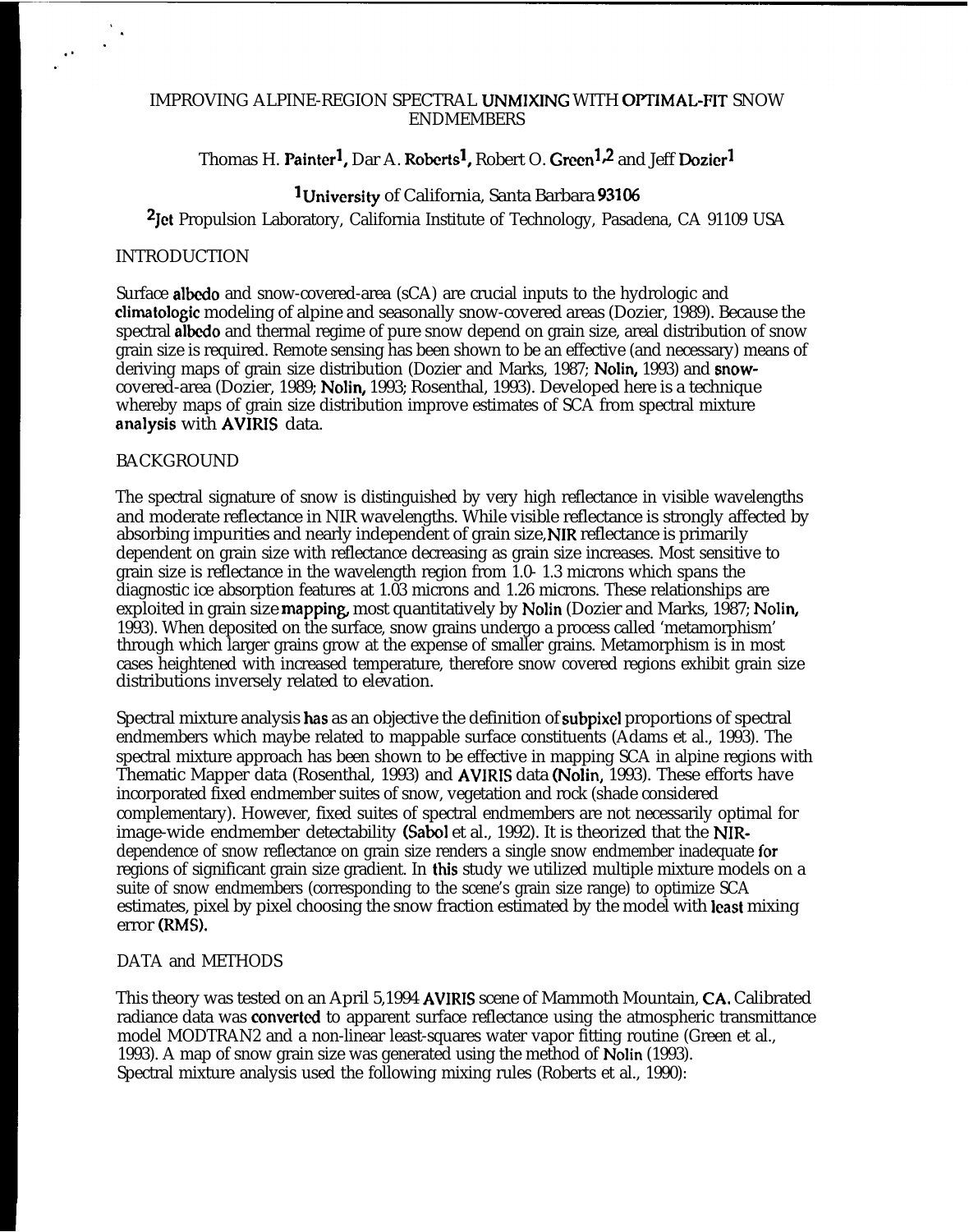$$
Rc = \sum_{i=1}^{N} FiRi, c + Ec
$$

 $R_c$  *is* the apparent surface reflectance in **AVIRIS** band c, F<sub>i</sub> if the fraction of endmember **i**, R<sub>i,C</sub> is the reflectance of endmember i in AVIRIS band c. N is the number of spectral endmembers and  $E_c$ is the error in AVIRIS band c for the fit of the N endmembers. The average root mean squared (RMS) error is calculated as follows

$$
RMS = \left[ M^{-1} \sum_{i=1}^{M} E_c^2 \right]^{1/2}
$$

where  $M =$  number of **AVIRIS** bands in spectral mixture analysis.

The spectral mixture band-subset was chosen as per Nolin (1993). This consists of 4 VIS channels and 13 NIR channels spanning the diagnostic 1.03 micron ice absorption feature. Mixing models may be evaluated in three ways; RMSE analysis, fraction under/overflow analysis, and residuals analysis. In this work, RMSE analysis is emphasized while snow fraction under/ overflow is used as a secondary qualitative tool.

Image endmembers were **chosen** for vegetation and rock. Guided by the grain size map for the scene, five image endmembers were chosen for snow of varying grain size, ~75 microns to ~500 microns. With vegetation and rock endmembers fixed, mixture models using the Modified Gram-Schmidt method were run with each snow endmember. RMSE and snow fraction images were produced for each. Optimization was then carried out by choosing for each pixel the lowest RMSE and its respective snow fraction estimate from among the five models to create a MIN RMS image (Figure 1) and accompanying snow fraction image.

## RESULTS

Figure 1 shows RMS images for each mixing model and the RMS image for the minimum pixel by pixel RMS among the five models. As reference, Mammoth Mountain Ski Area lies just left of center in the lower half of each image and is the main above-timberline feature in the scene. The summit ridge runs from upper left to lower right. North is toward the upper right corner. Inspection of the model RMS images demonstrates that a single snow endmember is inadequate to model the entire domain. The SW SNOW endmember (-125 microns grain size) has very low RMSE in those regions of smaller grain sizes (high elevation), yet the RMSE increases to 2.5%+ where grain sizes approach 500 microns (lower elevation). The E SNOW endmember (-500 micron grain size) however gave near O% RMSE in large grain domains and 2.5% RMSE in the smallest grain domains, A comparison of the N1 SNOW and S SNOW RMSE results gives preliminary indication that this technique may be insensitive to aspecti both endmembers are from regions of-350 micron grain size but opposite aspects (different illumination). Nonetheless, spatial RMSE distribution and magnitude are very similar. Likewise, snow fraction estimates for this pair are nearly identical. The  $\overline{N}2$  SNOW endmember (extracted from north aspect with  $\sim$ 75 micron grain size) RMSE image poses an important question. Is the coincidence of its near 0% RMSE domain with high north aspects due to a sensitivity of image endmembers to aspect or the likely case that the smallest grains will be high on a northerly aspect? Most encouraging is the MINRMS image. The multiple snow endmember approach significantly bounds RMSE and serves to better characterize the spectral domain of this scene.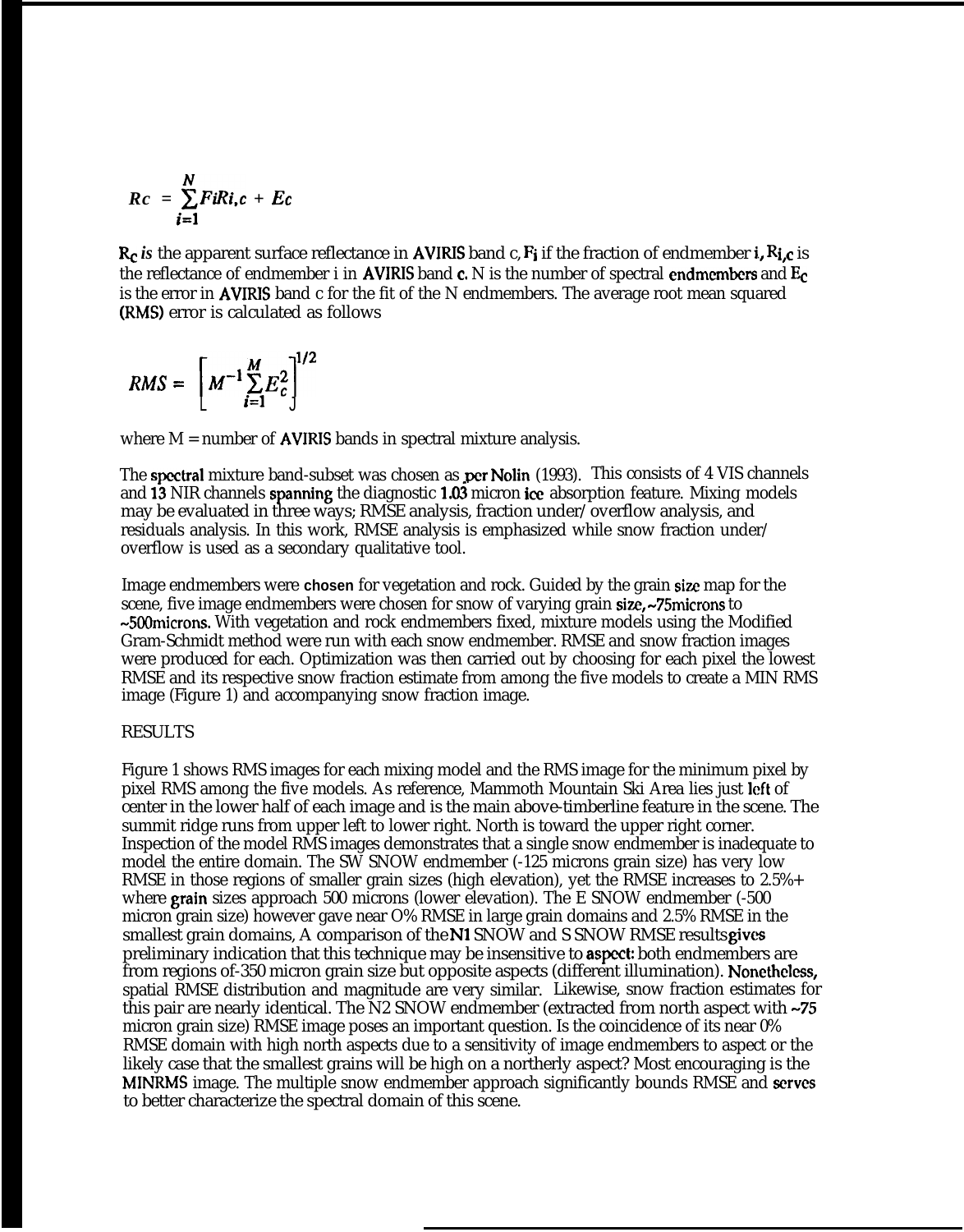RMSE alone, however, is not sufficient to test the model results. Inspection of snow fraction images is also necessary. These images (not shown) showed in the individual models that where RMSE was lowest, snow fraction estimates were within reasonable bounds (0.0 - 1.0) and appropriate given location and spectral signature. Where RMSE increased, fraction overflow and/or inappropriate values dominated. All images showed underflow (snow fraction  $\leq 0.0$ ) in regions of dense vegetation, indicating the vegetation end member was contaminated by snow. The snow fraction image for **MINRMS** is well bounded (but for the vegetation) and spatially appropriate throughout.

## DISCUSSION and FUTURE PLANS

Preliminary results indicate that multiple snow endmembers representing a range of grain sizes are necessary to spectrally characterize a scene containing significant snow grain size gradients. Further work will incorporate reference endmembers for vegetation and rock. Snow endmembers will be calculated for a range of grain sizes and illumination angles to more accurately determine grain size and aspect sensitivities. Tests will be run on temporally and spatially different AVIRIS cubes.

## ACKNOWLEDGEMENTS

We thank A.W. Nolin for the contribution of grain size mapping code. This research was sponsored by NASA grant NAGW-2602.

#### REFERENCES

,

Adams, J.B., M.O.Smith, and A.R,Gillespie, 1993, Imaging Spectroscopy: Interpretation Based on Spectral Mixture Analysis, in Remote Geochemical Analysis: Elemental & Mineralogical Composition, Pieters and Englert, eds., pp 145-166, Cambridge Univ. Press.

Dozier, J., 1989, Remote Sensing of Snow in Visible and Near-Infrared Wavelengths, in Theory and Applications of Optical Remote Sensing, G. Asrar, cd., pp527-547, Wiley and Sons.

Dozier, J. and D. Marks, 1987, Snow Mapping and Classification from Landsat Thematic Mapper Data, Annals of Glaciology 9,97-103.

Green, R.O., J.E. Conel, and D.A. Roberts, 1993, Estimation of Aerosol Optical Depth and Additional Atmospheric Parameters for the Calculation of Apparent Reflectance from Radiance Measured by the Airborne Visible/Infrared Imaging Spectrometer, Fourth JPL Airborne Geoscience Workshop, JPL Publication 93-26, v 1, Jet Propulsion Laboratory, Pasadena, CA.

Nolin, A.W., 1993, Radiative Heating in an Alpine Snowpack, PhD thesis, University of California, Santa Barbara.

Roberts, D.A., M.O.Smith, J.B.Adams, D,E.Sabol, A.R.Gillespie and S.C,Willis, 1990, Isolating Woody Plant Material and Senescent Vegetation from Green Vegetation in **AVIRIS** data, in for  $g \in S$ Green, R.O., cd., Proceedings of the Second Airborne Geoscience Workshop: AVIRIS, Jet Propulsion Laboratory, Pasadena, CA, pp42-57.

Rosenthal, C.W., 1993, Mapping Montane Snow Cover at Subpixel Resolution from the Landsat Thematic Mapper, Master's thesis, University of California, Santa Barbara.

Sabol, D.E., J.B.Adams and M.O.Smith, 1992, Quantitative Sub-pixel Spectral Detection of Targets in Multispectral Images, J. Geophys. Res., 97,2659-2672.